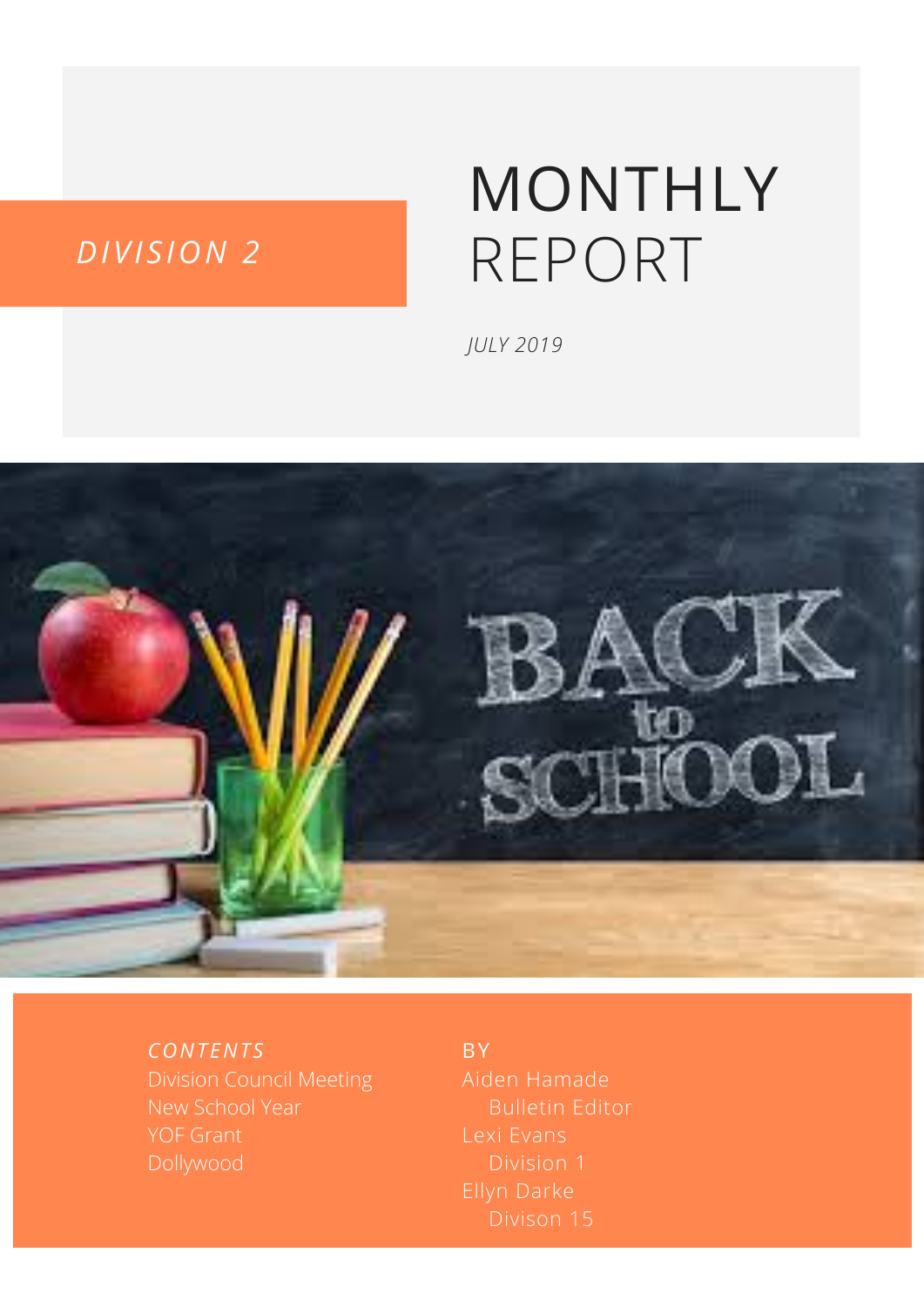*DIVI S ION OF F ICER TRAINING* Unfortunately, no one has stepped up to become the Division 2 Lieutenant Governor yet, making it very difficult for us to set up an officer training.

#### *MEMBERSHIP DRIVE*

With a new school year comes the opportunity to recruit new Key Clubbers! Spread the word, put flyers up and encourage your friends to join your club!

#### *NEW SCHOOL Y EAR*

Welcome back to school Key Clubbers! As everyone is getting settled, Key Clubs throughout the K-T District are starting up again. We hope everyone is as excited as we are for this servicefilled year. A great way for your club to win awards at DCON is by submitting monthly reports to our website. Don't forget to submit them! If you can, try to incorporate and work with you sponsoring Kiwanis as much as your club can. Our district project is also a wonderful way for members to get more involved in Key Club!

#### *DISTRICT PROJECT*

The District Project for the K-T District is the Ronald McDonald House. There is one very close to Division 2, which is located in Nashville! There are numerous ways you can help out at the RMHC but most commonly Key Clubs donate goods or send members to prepare meals.

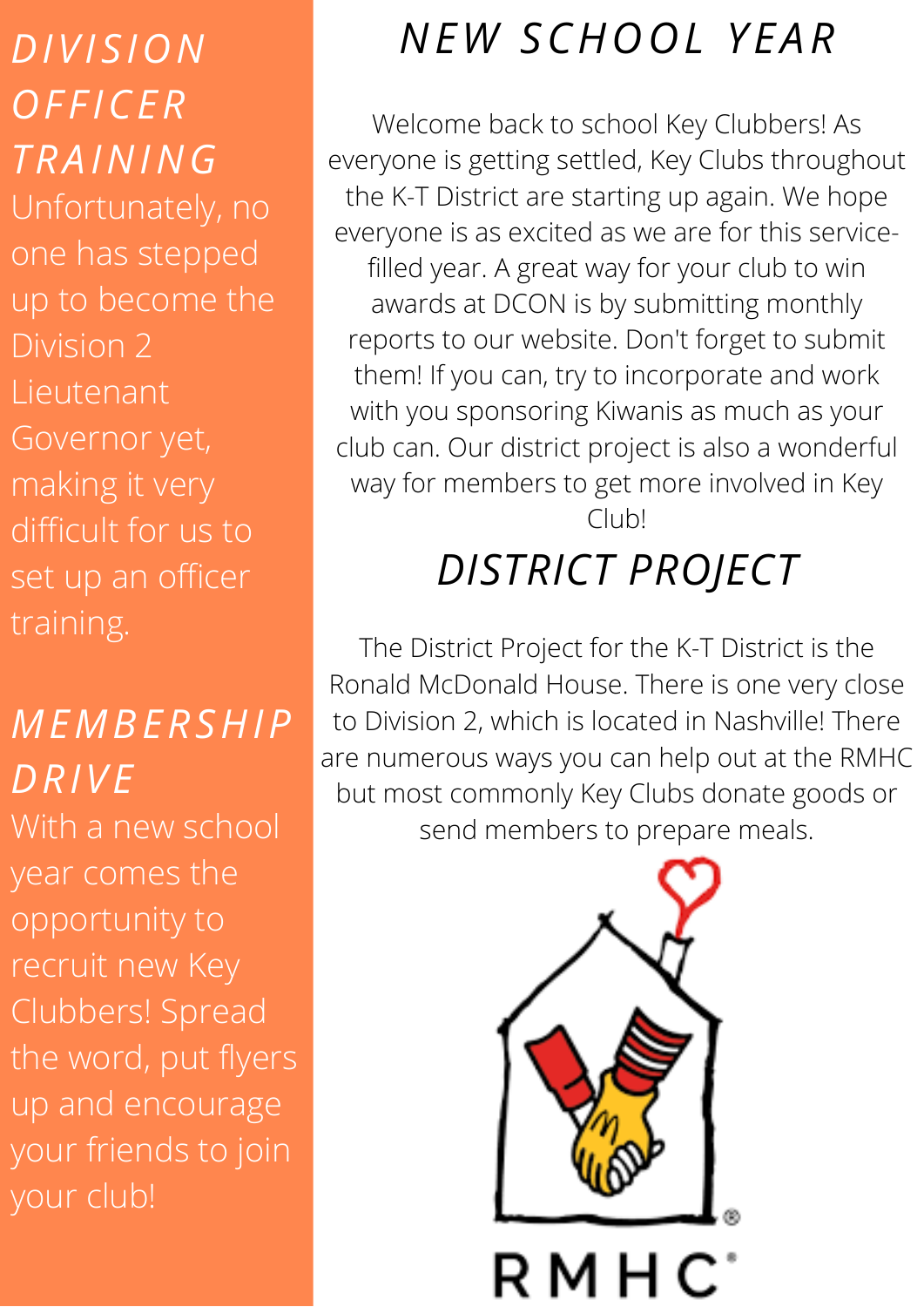*TRICK OR TREAT FOR UNICE F* UNICEF is one of our partnered charities that supports children in need. Trick or Treat for UNICEF begins on October 1st, for more information contact anyone on the next page.

#### *KE Y CLUB WE EK* Key Club week lasts from November 4th-8th. On this special week members all around the world celebrate Key Club.



# *YOF GRANT*

The Youth Opportunities Fund Grant is a great chance for clubs that lack funding to do service projects that they otherwise could not. The grant can provide as little as \$100 up to as much as \$2000. All applications should be written in detail and submitted by October 15th. They can be found on the district website. DuPont Manual (Division 12) in Louisville, KY, applied for the grant last year and we received \$1000 to make supply drops for the Volunteers of America.